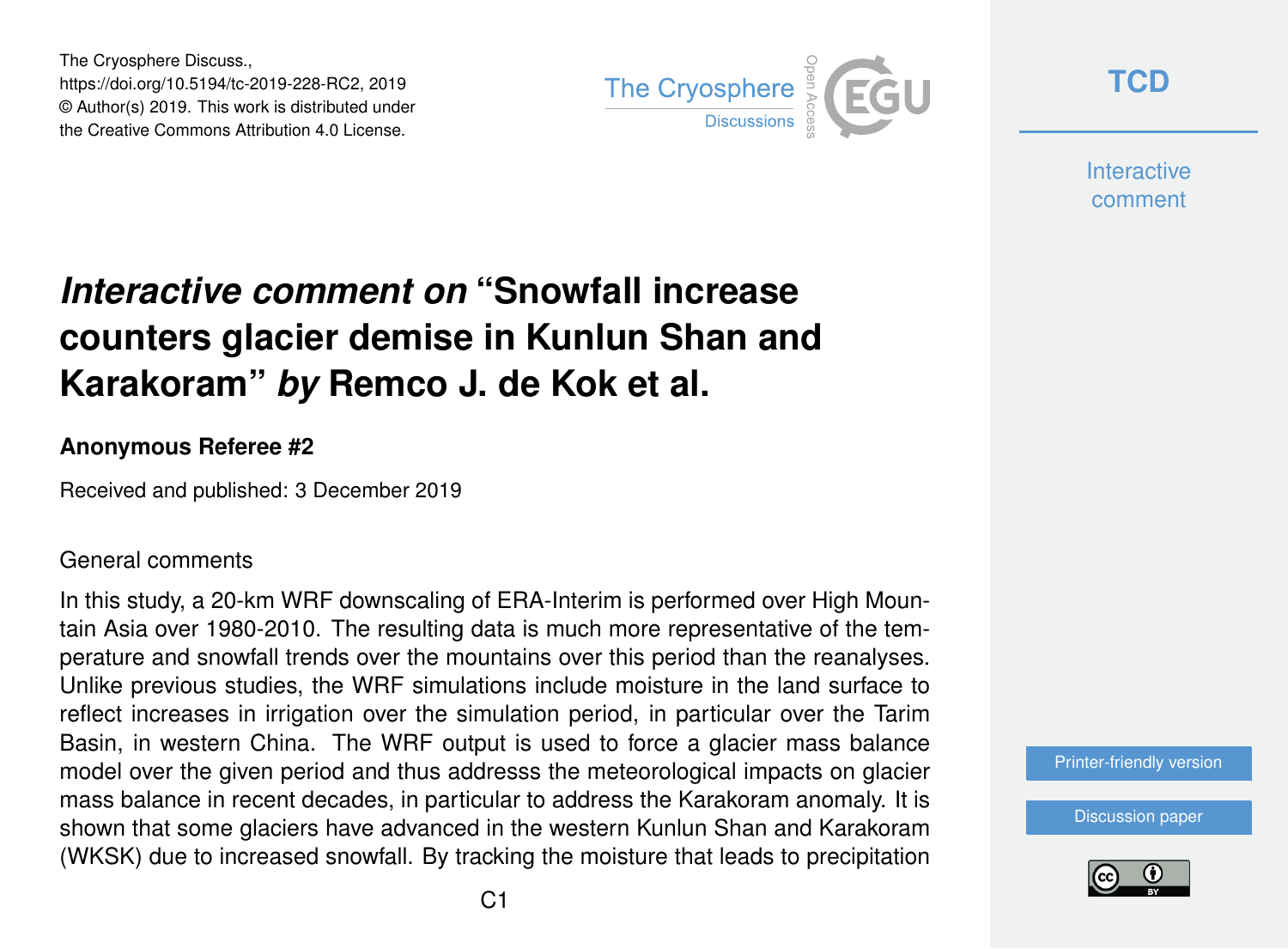over the WKSK, the authors identify that increased evapotranspiration over the Tarim Basin and to a lesser extent over other areas has contributed to this increased snowfall. Therefore, the increased irrigation may have been a factor in the Karakoram anomaly.

This study is highly novel in: 1) using high-resolution model data, which incorporates the meteorological effects of increased irrigation, to force a glacier model; 2) reproducing the observed patterns of glacier mass balance. As such it should be published and will be of great interest to both meteorologists and glaciologists. I just have a few comments that I would suggest the authors consider before the manuscript is suitable for publication.

#### Specific comments

1) In various figures (2,4,8,10,11,12), concise panel labels would be very helpful to allow the reader to immediately see what each panel shows, without having to read the caption.

2) Similarly, in Figs. 6 and 7, a legend would be very helpful so the reader can immediately see what each line represents.

3) L54-55: By "the amount of irrigation needed to compensate evapotranspiration", do you mean, after subtracting actual precipitation?

4) L55: PCR-GLOBWB should be defined/spelled out.

5) L71-73: How are these concentrations of the various greenhouse gases fed into the model? Is it through the radiation scheme?

6) L76: What is meant by "convergence between months"?

7) L92: What is meant by "both deltas"?

8) L152-154: In this sentence, it sounds like the implicit assumption is that the measurements are biased, but assuming these biases are constant in time, then we can use them to evaluate WRF's interannual variability. This should be made explicit.

**[TCD](https://www.the-cryosphere-discuss.net/)**

**Interactive** comment

[Printer-friendly version](https://www.the-cryosphere-discuss.net/tc-2019-228/tc-2019-228-RC2-print.pdf)

[Discussion paper](https://www.the-cryosphere-discuss.net/tc-2019-228)

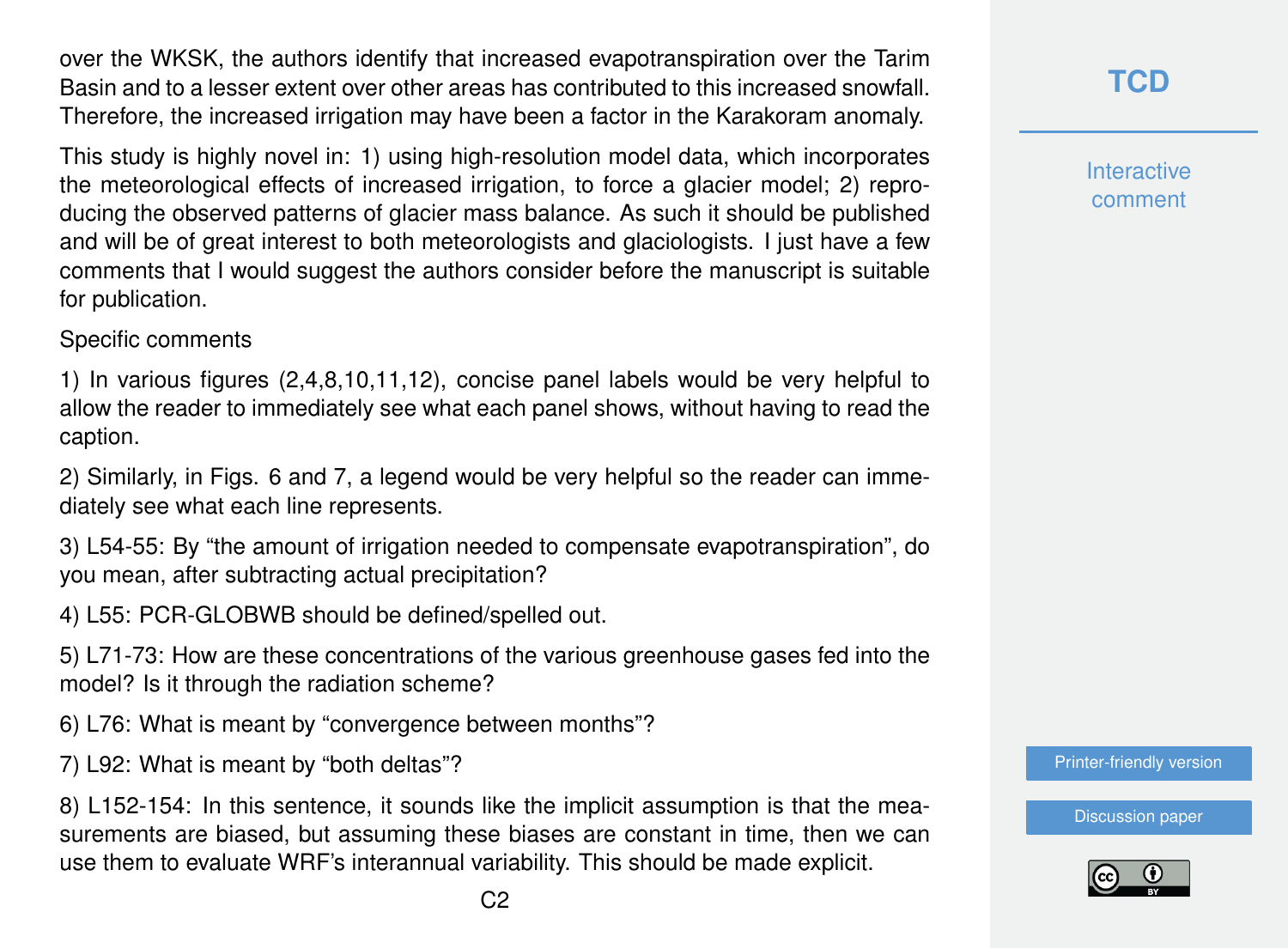9) L156: GHCN has not been defined.

10) L159-160: Please explain the relevance of many of these stations being situated in urban environments.

11) L166-167: Implicit in this sentence is that the stations measure snow less reliably than rain. Please make this explicit and provide a reference.

12) L185: How do you know that the discrepancy is only in part due to the different spatial resolution? Have you quantified the effect of the spatial resolution?

13) Figure 6 is never referenced in a meaningful way. This figure shows nicely that there is no clear distinction between growing and shrinking glaciers in terms of temperature trends, but that there is a clear distinction in terms of snowfall trends. It would be nice to have some words to this effect in the text.

14) Figure 6 caption: how is representativeness of the bins determined?

15) L230-232: It is quite confusing when you say "our simulations only go out to 2010, but we compare our results for 2000-2008". Why not compare results up to 2010? If 2008 is as far as the observations go, then the limitation is in the observations, not the simulations.

16) L232-233: As well as the model showing too little growth for the growing glaciers, it shows different glaciers growing to the ones in the observations (Fig. 9). Are the growing glaciers in the model and observations at least in the same areas?

17) L259: Presumably the low glacier temperature sensitivity in the WKSK is because, even with warming, temperatures in in the WKSK are still generally below freezing? This could be clarified. Or if there is a different reason?

18) I am slightly confused about Fig. 10b. Is temperature kept constant (similarly to snowfall being constant in Fig. 10a)? Please clarify in the caption.

19) L279-280: The increases in the Tarim basin are just on the very edge of the basin.

**Interactive** comment

[Printer-friendly version](https://www.the-cryosphere-discuss.net/tc-2019-228/tc-2019-228-RC2-print.pdf)

[Discussion paper](https://www.the-cryosphere-discuss.net/tc-2019-228)